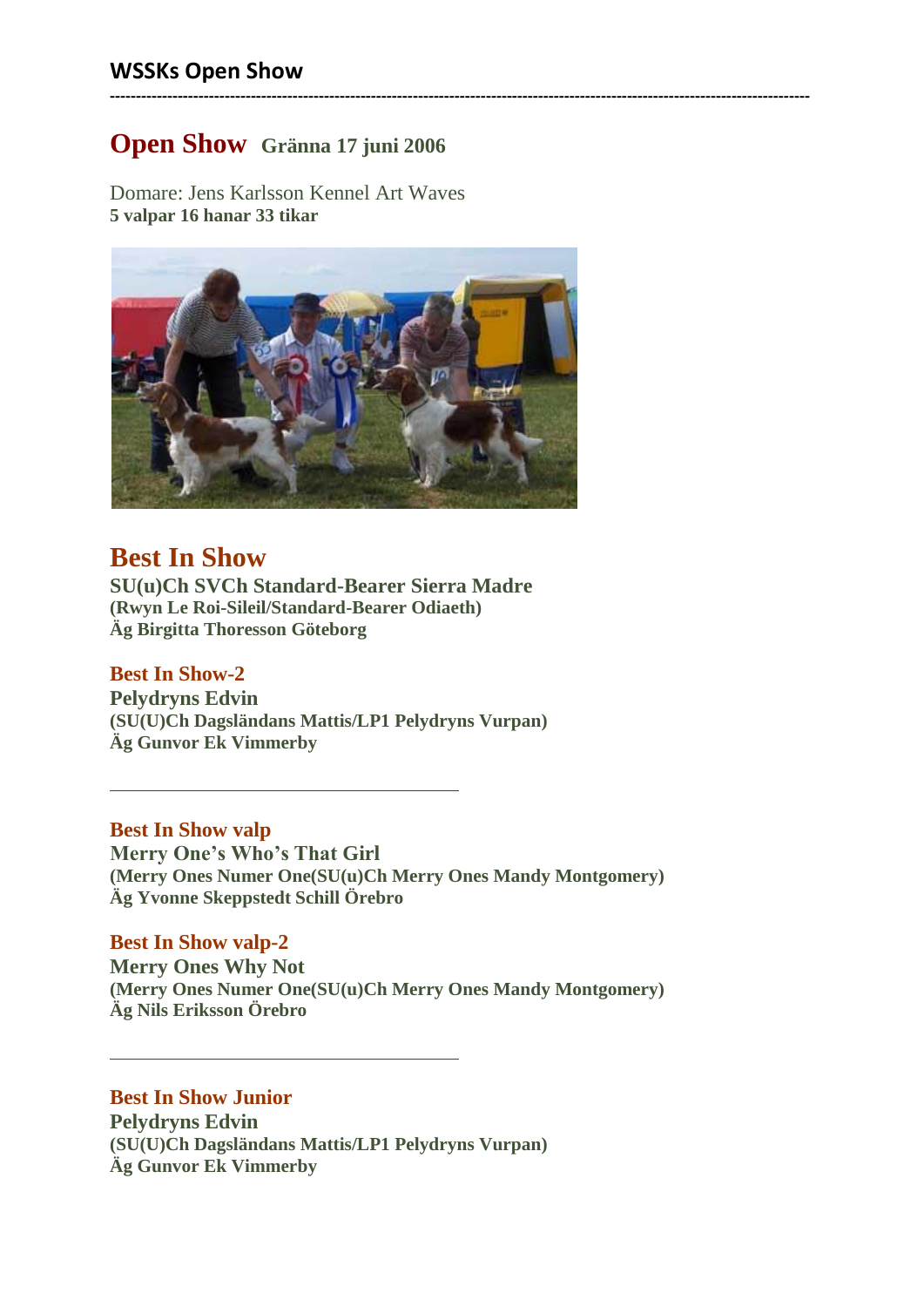# **WSSKs Open Show**

# **Best In Show-2 Junior**

**Pelydryns Enya (SU(U)Ch Dagsländans Mattis/LP1 Pelydryns Vurpan) Äg Jan Gustavsson Axvall**

### **BIS unghund**

**Yxsjöstugans Ikaros (Ferndel Felix/NUCh Yxsjöstugans Emma) Äg Marianne Sjövall Lerdala**

#### **BIS-unghund-2**

**Iagos Space (Eventides Groovy Gordon/SU(u)Ch Hammalg. Did I Tell You) Äg Åsa Floderus Huddinge**

#### **Best In Show Veteran**

**SU(u)Ch Don's Traditional (DKUCh TyskCh My Welsh A Superstar Is Born/SU(u)Ch NUCh Dons Treasure Äg Curt Carlsson Örje**

**--------------------------------------------------------------------------------------------------------------------------------------**

#### **Best In Show Veteran –2**

**SU(u)Ch NUCh NV-00 Dimmös Elvira (Dons Coq Rouge/Dalsvedens Ylleflicka) Äg Monica Schultz Vetlanda**

#### **Best In Show Veteran-3**

**SVCh Grimmhills Mystic (FinUCh Hillpark Rollercoaster/Grimmhills Sleeping Beauty) Äg Marita Carlsson Kungsbacka**

#### **Best In Show Avelsgrupp**

**SU(u)Ch Don's Traditional (DKUCh TyskCh My Welsh A Superstar Is Born/SU(u)Ch NUCh Dons Treasure äg Curt Carlsson Örje**

#### **Best In Show Uppfödargrupp**

**Kennel Dimmös Monica & Johanna Schultz Vetlanda**